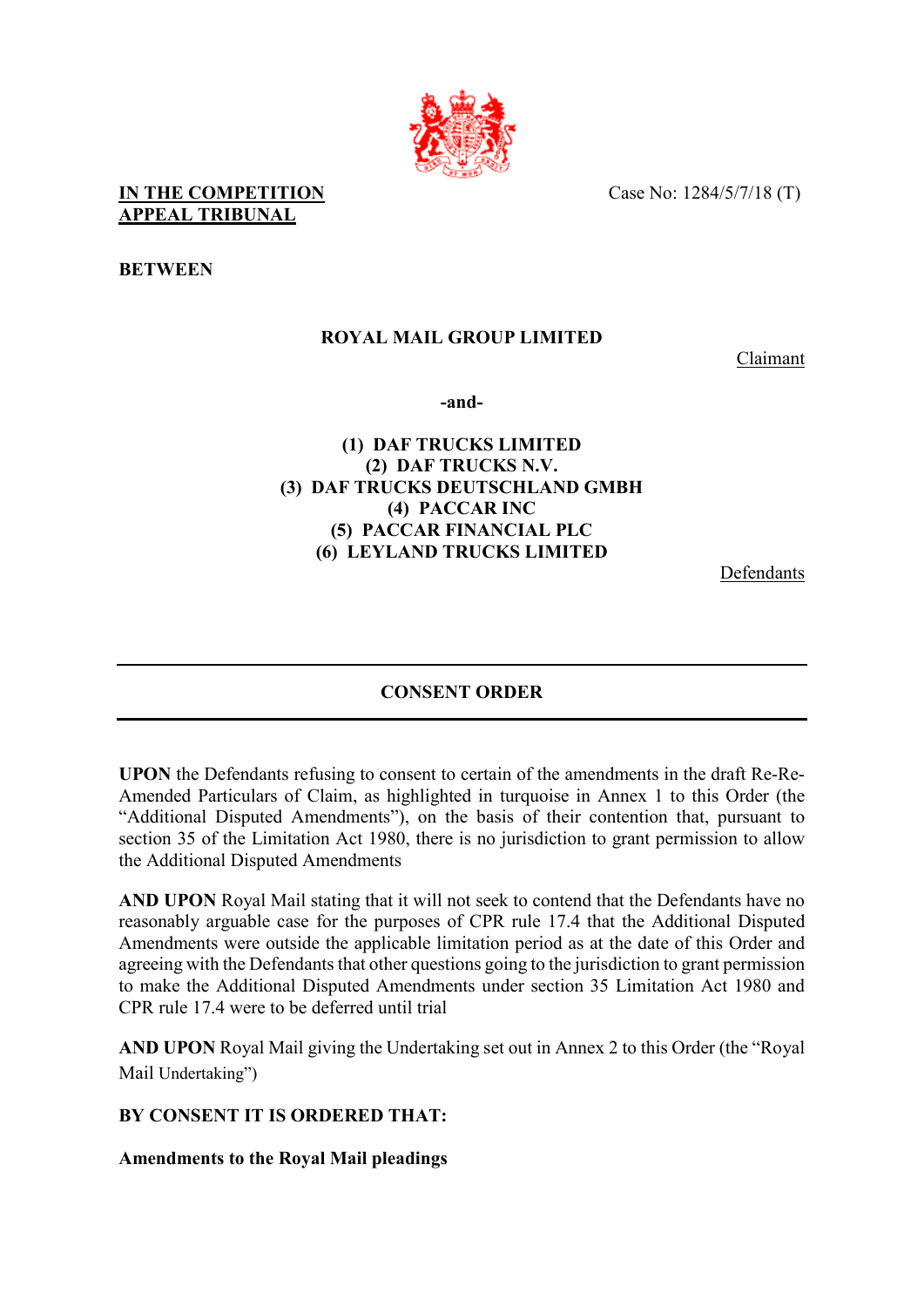- 1. Royal Mail has permission to amend its Re-Amended Particulars of Claim in the form of the draft Re-Re-Amended Particulars of Claim at Annex 1 to this Order save that, in respect of the Additional Disputed Amendments, permission is granted on the basis that the effect of the amendment is not, for limitation purposes, to give rise to a relation back of the Additional Disputed Amendments to the date of the issue of the Royal Mail proceedings, unless Royal Mail can show at trial that, for the purposes of section 35 Limitation Act 1980:
	- a. the Additional Disputed Amendments do not add or substitute a new claim or claims; or
	- b. in respect of the Additional Disputed Amendments which do add or substitute a new claim or claims, each new claim arises out of the same facts or substantially the same facts as the claim which is pleaded in the Re-Amended Particulars of Claim.

### **Other**

2. Costs in the case.

**The Hon Mr Justice Roth** President of the Competition Appeal Tribunal

Made: 4 September 2019 Drawn: 5 September 2019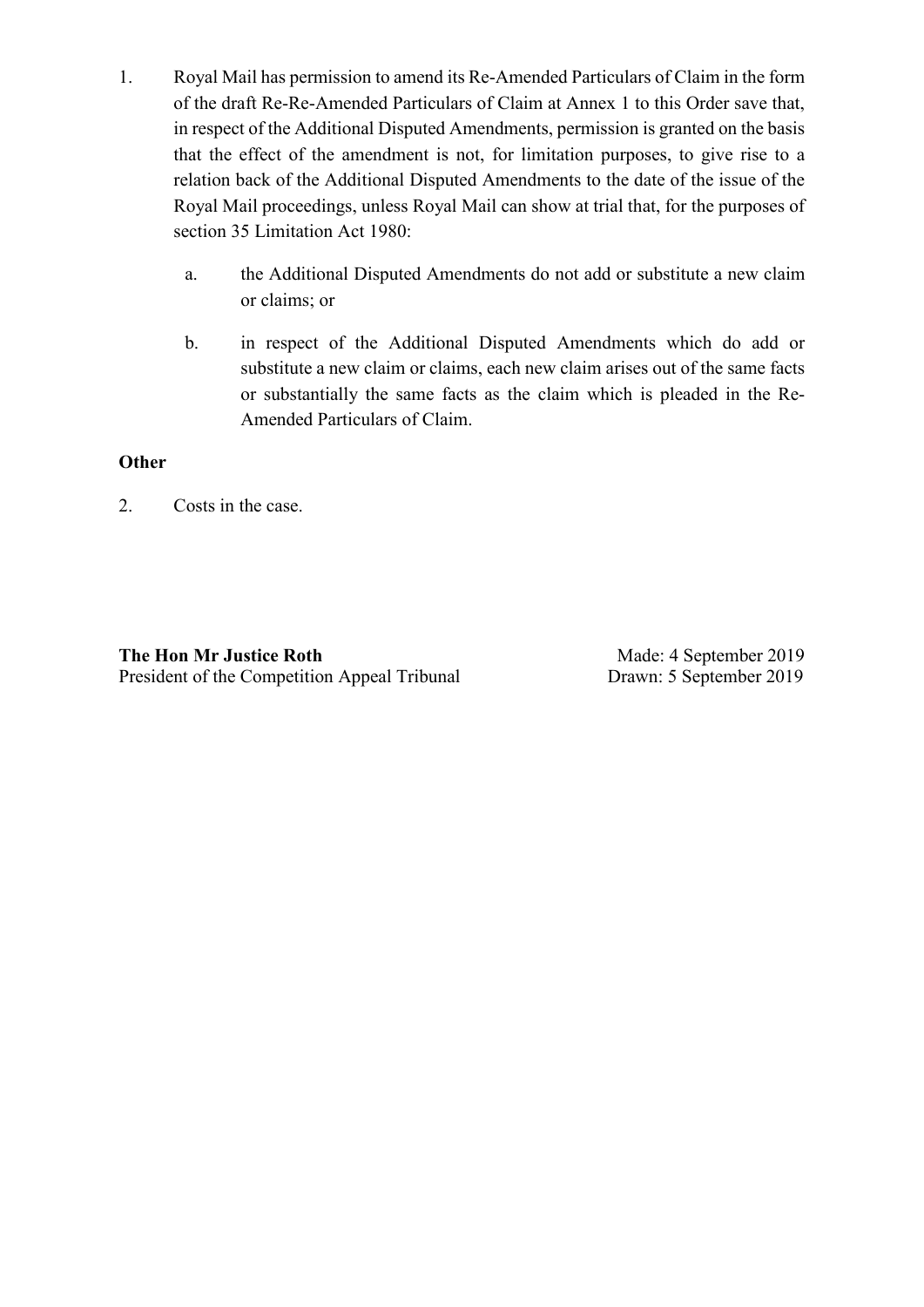**Annex 1: Royal Mail's Re-Re-Amended Particulars of Claim**